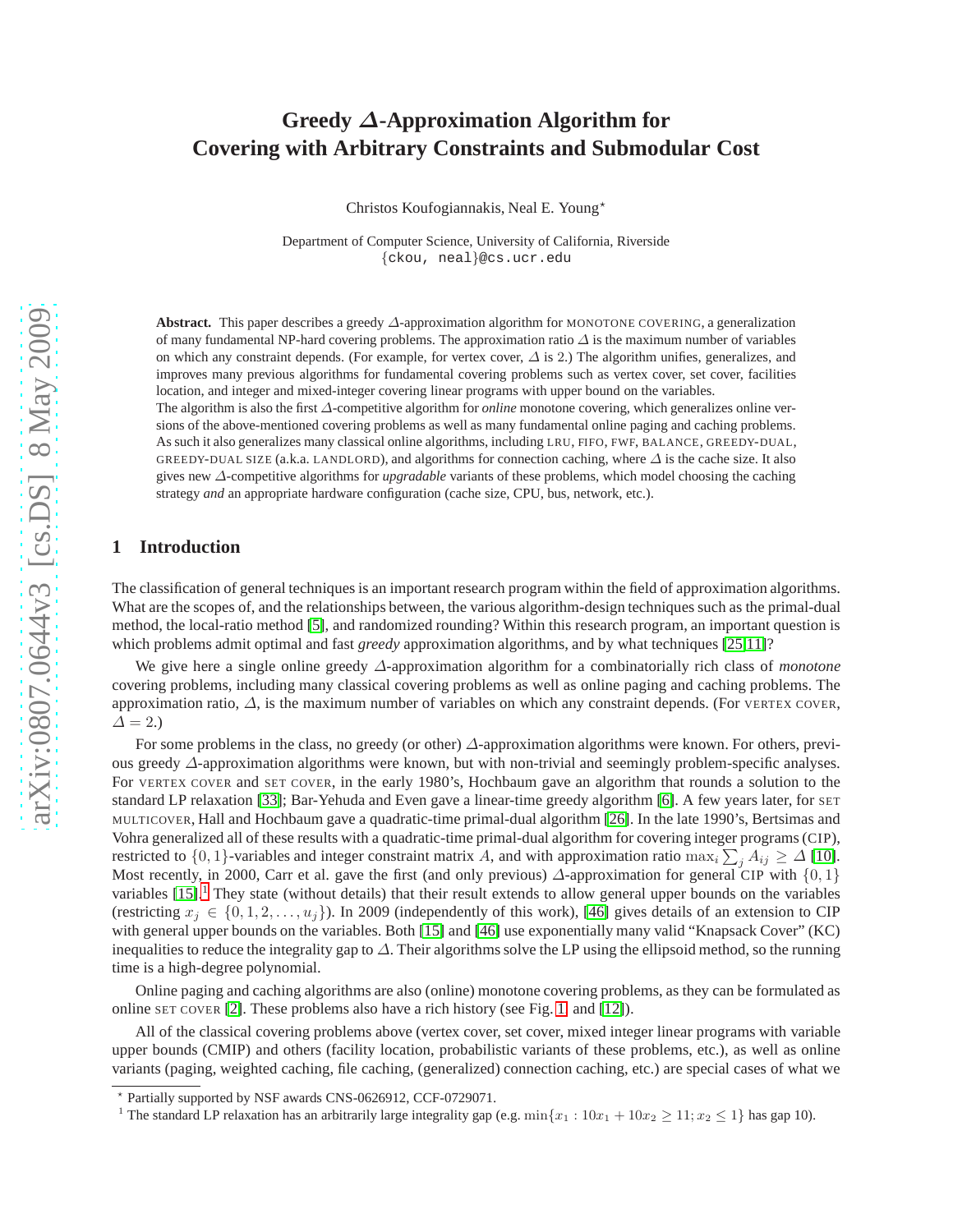| problem                   | approximation ratio                                   | method               | where             | comment                                             |
|---------------------------|-------------------------------------------------------|----------------------|-------------------|-----------------------------------------------------|
| <b>VERTEX COVER</b>       | $2 - \ln \ln \widehat{\Delta} / \ln \widehat{\Delta}$ | local ratio          | $[28]$            | see also [32,7,44,27,29,21,37]                      |
| <b>SET COVER</b>          | Δ                                                     | greedy; LP           | $[6]$ ; $[31,32]$ | $\Delta = \max_i  \{j : A_{ij} > 0\} $<br>$\star$   |
| $CIP$ , $0/1$ -variables  | $\max_i \sum_i A_{ij}$                                | greedy               | [10, 26]          | $\star$                                             |
| CIP                       |                                                       | ellipsoid            | [15, 46]          | KC-ineq., high-degree-poly time<br>$\star$          |
| MONOTONE COVER            |                                                       | greedy               | [our $\S2$ ]      | $\min\{c(x): x \in S \ (\forall S \in C)\}\$<br>new |
| <b>CMIP</b>               |                                                       | greedy               | [our $\S3$ ]      | near-linear-time implementation new                 |
| <b>FACILITY LOCATION</b>  | Δ                                                     | greedy               | [our $\S$ 4]      | linear-time implementation<br>new                   |
| PROBABILISTIC CMIP        | Δ                                                     | greedy               | [our $\S$ 4]      | quadratic-time implementation<br>new                |
|                           |                                                       |                      |                   |                                                     |
| online problem            | competitive ratio                                     | deterministic online |                   |                                                     |
| PAGING                    | $k = \Delta$                                          | potential function   | [48, 47]          | e.g. LRU, FIFO, FWF, Harmonic<br>$\star$            |
| <b>CONNECTION CACHING</b> | O(k)                                                  | reduction to paging  | [18,1]            | $\star$                                             |
| <b>WEIGHTED CACHING</b>   | k.                                                    | primal-dual          | [52, 47]          | e.g. Harmonic, Greedy-Dual<br>$\star$               |
| <b>FILE CACHING</b>       | $\boldsymbol{k}$                                      | primal-dual          | [53, 14]          | e.g. Greedy-Dual-Size, Landlord<br>$\star$          |
| <b>UNW. SET COVER</b>     | $O(\log(\Delta)\log(n/\textsf{opt}))$                 | primal-dual          | [13]              | unweighted                                          |
| <b>CLP</b>                | $O(\log n)$                                           | fractional           | $[13]$            | $\min\{c \cdot x : Ax \geq b; x \leq u\},\$         |
| MONOTONE COVER            |                                                       | potential function   | [our $\S2$ ]      | includes the above and CMIP<br>new                  |

<span id="page-1-0"></span>**Fig. 1.** Some ∆-approximation covering algorithms and deterministic online algorithms. "<sup>★"</sup> = generalized or strengthened here.

call **monotone covering**. Formally, a monotone covering instance is specified by a collection  $C \subset 2^{\mathbb{R}_+}$  of constraints and a non-negative, non-decreasing, submodular<sup>[2](#page-1-1)</sup> objective function,  $c : \mathbb{R}^n_+ \to \mathbb{R}_+$ . The problem is to compute  $\min\{c(x): x \in \mathbb{R}_+^n, (\forall S \in \mathcal{C}) | x \in S\}$ . Each constraint  $S \in \mathcal{C}$  must be monotone (i.e., closed upwards), but can be non-convex.

Monotone covering allows each variable to take values throughout  $\mathbb{R}_+$ , but can still model problems with restricted variable domains. For example, formulate vertex cover as  $\min \{ \sum_{v} c_v x_v : x \in \mathbb{R}^V_+ , (\forall (u, w) \in E) \mid x_u \mid + \lfloor x_w \rfloor \geq 1 \}.$ Given any 2-approximate solution x to this formulation (which allows  $x_u \in \mathbb{R}_+$ ), rounding each  $x_u$  down to its floor gives a 2-approximate integer solution. Generally, to model problems where each variable  $x_i$  should take values in some closed set  $U_j \subset \mathbb{R}_+$  (e.g.  $U_j = \{0,1\}$  or  $U_j = \mathbb{Z}_+$ ), one allows  $x \in \mathbb{R}_+^n$  but replaces each monotone constraint  $x \in S$  by the monotone constraint  $x \in \mu^{-1}(S)$ , where  $\mu^{-1}(S) = \{x : \mu(x) \in S\}$  and  $\mu_j(x) = \max\{z \in U_j, z \leq 1\}$  $x_j$ . If  $x \in \mathbb{R}^n_+$  is any  $\Delta$ -approximate solution to the modified problem, then  $\mu(x)$  will be a  $\Delta$ -approximate solution respecting the variable domains. (For vertex cover each  $U_j = \mathbb{Z}_+$  so  $\mu_j(x) = \lfloor x_j \rfloor$ .)<sup>[3](#page-1-2)</sup>

Section [2](#page-3-0) describes our greedy  $\Delta$ -approximation algorithm [\(Alg. 1\)](#page-3-1) for monotone covering. It is roughly the following: *consider the constraints in any order; to satisfy a constraint, raise each variable in the constraint continuously* and simultaneously, at rate inversely proportional to its cost. At termination, round x down to  $\mu(x)$  if appropriate.

The proof of the approximation ratio is relatively simple: with each step, the cost incurred by the algorithm is at most  $\Delta$  times the reduction in the *residual cost* — the minimum possible cost to augment the current x to feasibility. The algorithm is online (as described below), and admits distributed implementations (see [\[39\]](#page-11-16)).

The running time depends on the implementation, which is problem specific, but can be fast. Section [2](#page-3-0) describes linear-time implementations for vertex cover, set cover, and (non-metric) facility location. Section [3](#page-4-0) describes a nearly linear-time implementation for covering mixed integer linear programs with variable upper bounds (CMIP). (In contrast, the only previous ∆-approximation algorithm (for CIP, a slight restriction of CMIP) uses the ellipsoid method; its running time is a high-degree polynomial [\[15\]](#page-10-4).) Section [4](#page-5-0) describes an extension to a *probabilistic* (two-stage) variant of monotone covering, which naturally has submodular cost. The implementation for this case takes time

<span id="page-1-1"></span><sup>&</sup>lt;sup>2</sup> Formally,  $c(x)+c(y) \ge c(x \wedge y)+c(x \vee y)$ , where  $x \wedge y$  (and  $x \vee y$ ) are the component-wise minimum (and maximum) of x and y. Intuitively, there is no positive synergy between the variables: let  $\partial_i c(x)$  denote the rate at which increasing  $x_j$  would increase  $c(x)$ ; then, increasing  $x_i$  (for  $i \neq j$ ) does not increase  $\partial_j c(x)$ . Any separable function  $c(x) = \sum_j c_j(x_j)$  is submodular, the product  $c(x) = \prod_j x_j$  is not. The maximum  $c(x) = \max_j x_j$  is submodular, the minimum  $c(x) = \min_j x_j$  is not.

<span id="page-1-2"></span><sup>&</sup>lt;sup>3</sup> In this setting, if the cost is defined only on the restricted domain, it should be extended to  $\mathbb{R}^n_+$  for the algorithm. One way is to take the cost of  $x \in \mathbb{R}^n_+$  to be the expected cost of  $\hat{x}$ , where  $\hat{x}_j$  is rounded up or down to its nearest elements  $a, b$  in  $U_j$  such that  $a \le x_j \le b$ : take  $\hat{x}_j = b$  with probability  $\frac{b-x_j}{b-a}$ , otherwise take  $\hat{x}_j = a$ . If a or b doesn't exist, let  $\hat{x}_j$  be the one that does.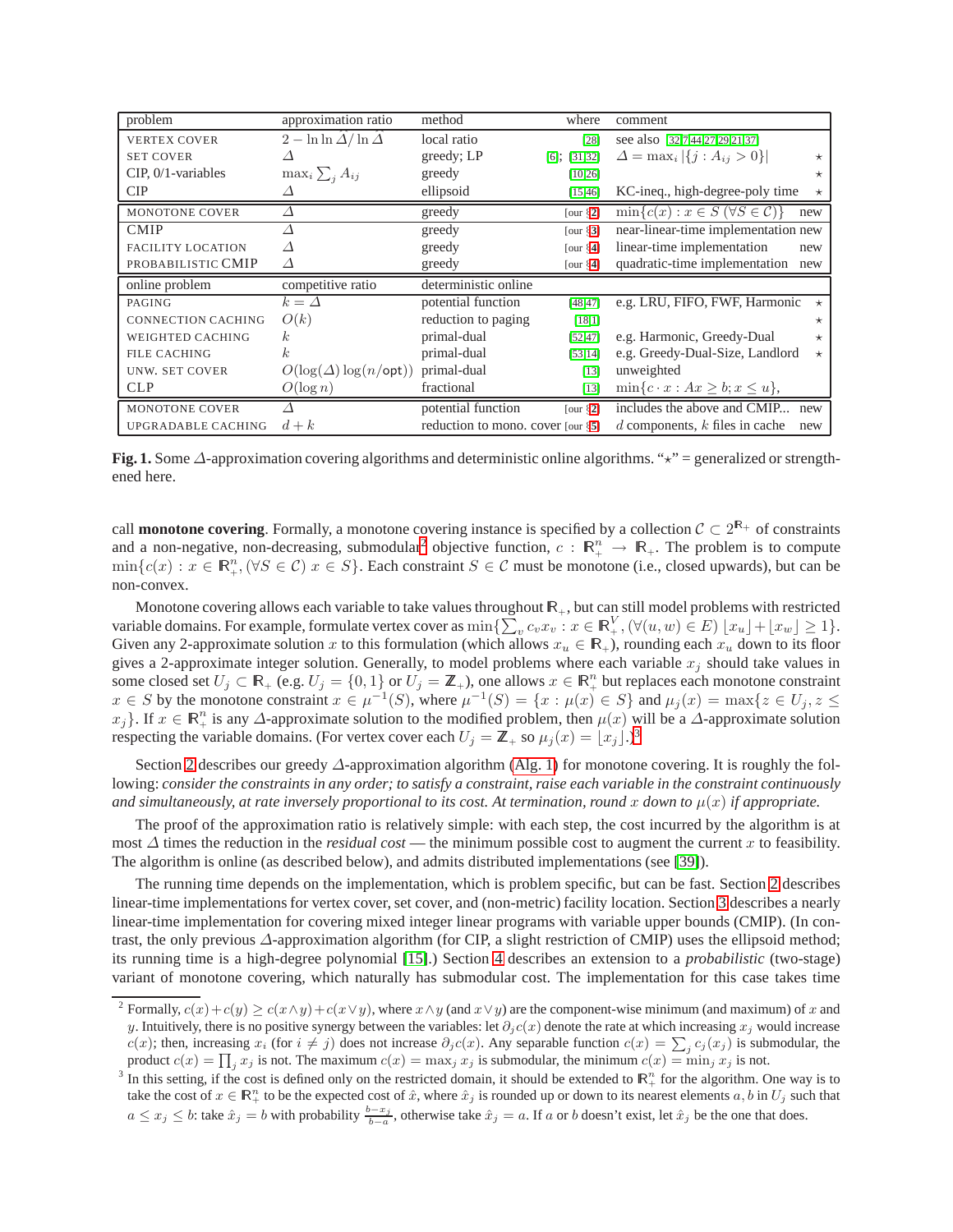$O(N\hat{\Delta}\log\Delta)$ , where N is the number of non-zeros in the constraint matrix and  $\hat{\Delta}$  is the maximum number of con-straints in which any variable appears. (For comparison, [\[30\]](#page-11-17) gives a  $\ln(n)$ -approximation algorithm for the special case of probabilistic set cover; the algorithm is based on submodular-function minimization [\[45\]](#page-11-18), resulting in high-degree-polynomial run-time.<sup>[4](#page-2-0)</sup>)

Section [5](#page-6-0) discusses *online* monotone covering. Following [\[13\]](#page-10-11), an online algorithm must maintain a current x; as constraints  $S \in \mathcal{C}$  are revealed one by one, the algorithm must increase coordinates of x to satisfy  $x \in S$ . The algorithm can't decrease coordinates of x. An algorithm is  $\Delta$ -competitive if  $c(x)$  is at most  $\Delta$  times the minimum cost of any solution  $x^*$  that meets all the constraints.

The greedy algorithm [\(Alg. 1\)](#page-3-1) is an online algorithm. Thus, it gives ∆-competitive algorithms for online versions of all of the covering problems mentioned above. It also generalizes many classical deterministic online algorithms for paging and caching, including LRU, FIFO, FWF for paging [\[48\]](#page-11-12), Balance and Greedy Dual for weighted caching [\[16](#page-10-12)[,52\]](#page-11-14), Landlord [\[53\]](#page-11-15), a.k.a. Greedy Dual Size [\[14\]](#page-10-10), for file caching, and algorithms for connection caching [\[18](#page-10-8)[,19,](#page-11-19)[20,](#page-11-20)[1\]](#page-10-9). The competitive ratio  $\Delta$  is the cache size, commonly denoted k, or, in the case of file caching, the maximum number of files ever held in cache — at most k or  $k + 1$ , depending on the specification. This is the best possible competitive ratio for deterministic online algorithms for these problems.

Section [5](#page-6-0) also illustrates the generality of online monotone covering by describing a  $(k+d)$ -competitive algorithm for a new class of **upgradable** caching problems. In upgradable caching, the online algorithm chooses not only which pages to evict, but also how to configure and upgrade the relevant hardware components (determining such parameters as the cache size, CPU, bus, and network speeds, etc.) In the competitive ratio,  $d$  is the number of configurable hardware parameters. We know of no previous results for upgradable caching, although the classical online rent-orbuy (a.k.a. ski rental) problem [\[36\]](#page-11-21) and its "multislope" generalization [\[41\]](#page-11-22) have the basic characteristic (paying a fixed cost now can reduce many later costs; these are special cases of online monotone covering with  $\Delta = 2$ ).

Section [6](#page-8-0) describes a natural randomized generalization of [Alg. 1,](#page-3-1) with more flexibility in incrementing the variables. This yields a *stateless* online algorithm, generalizing the Harmonic k-server algorithm (as it specializes for paging and weighted caching [\[47\]](#page-11-13)) and Pitt's weighted vertex-cover algorithm [\[4\]](#page-10-13).

Section [7](#page-9-0) concludes by discussing the relation of the analysis here to the primal-dual and local-ratio methods. As a rule of thumb, greedy approximation algorithms can generally be analysed naturally via the primal-dual method, and sometimes even more naturally via the local-ratio method. The results here extend many primal-dual and local-ratio results. We conjecture that it is possible, but unwieldy, to recast the analysis here via primal-dual. It can be recast as a local-ratio analysis, but in a non-traditional form.

For distributed implementations of [Alg. 1](#page-3-1) running in  $O(\log^2 n)$  rounds (or  $O(\log n)$  for  $\Delta = 2$ ), see [\[39\]](#page-11-16).

We assume throughout that the reader is familiar with classical covering problems [\[51](#page-11-23)[,34\]](#page-11-24) as well as classical online paging and caching problems and algorithms [\[12\]](#page-10-6).

**Alternatives to** ∆**-Approximation: log-Approximations, Randomized Online Algorithms.** In spite of extensive work, no  $(2 - \varepsilon)$ -approximation algorithm for constant  $\varepsilon > 0$  is yet known for vertex cover [\[28,](#page-11-4)[32](#page-11-5)[,7](#page-10-7)[,44](#page-11-6)[,27](#page-11-7)[,29,](#page-11-8)[21](#page-11-9)[,37\]](#page-11-10). For small  $\Delta$ , it seems that  $\Delta$ -approximation may be the best possible in polynomial time.

As an alternative when  $\Delta$  is large, many covering problems considered here also admit  $O(\log \widehat{\Delta})$ -approximation algorithms, where  $\Delta$  is the maximum number of constraints in which any variable occurs. Examples include a greedy algorithm for set cover [\[35,](#page-11-25)[42](#page-11-26)[,17\]](#page-10-14) (1975) and greedy  $O(\log \max_j \sum_i A_{ij})$ -approximation algorithms for CIP with  ${0, 1}$ -variables and integer A [\[22](#page-11-27)[,24\]](#page-11-28) (1982). Srinivasan gave  $O(\log \widehat{\Delta})$ -approximation algorithms for general CIP without variable upper bounds [\[49,](#page-11-29)[50\]](#page-11-30) (2000); these were extended to CIP with variable upper bounds by Kolliopoulos et al. [\[38\]](#page-11-31) (2005). (The latter algorithm solves the CIP relaxation with KC inequalities, then randomly rounds the solution.) The class of  $O(\log(\Delta))$ -approximation algorithms for general CIP is not yet fully understood; these algorithms could yet be subsumed by a single fast greedy algorithm.

For most online problems here, no *deterministic* online algorithm can be better than ∆-competitive. But many online problems admit better-than-∆-competitive *randomized* algorithms. Examples include rent-or-buy [\[36,](#page-11-21)[40\]](#page-11-32), paging [\[23](#page-11-33)[,43\]](#page-11-34), weighted caching [\[2,](#page-10-5)[14\]](#page-10-10), connection caching [\[18\]](#page-10-8), and file caching [\[3\]](#page-10-15). Some cases of online monotone covering (e.g. vertex cover) are unlikely to have better-than-∆-competitive randomized algorithms. It would interesting to classify which cases admit better-than-∆-competitive randomized online algorithms.

<span id="page-2-0"></span><sup>&</sup>lt;sup>4</sup> [\[30\]](#page-11-17) also mentions a 2-approximation for probabilistic vertex cover, without details.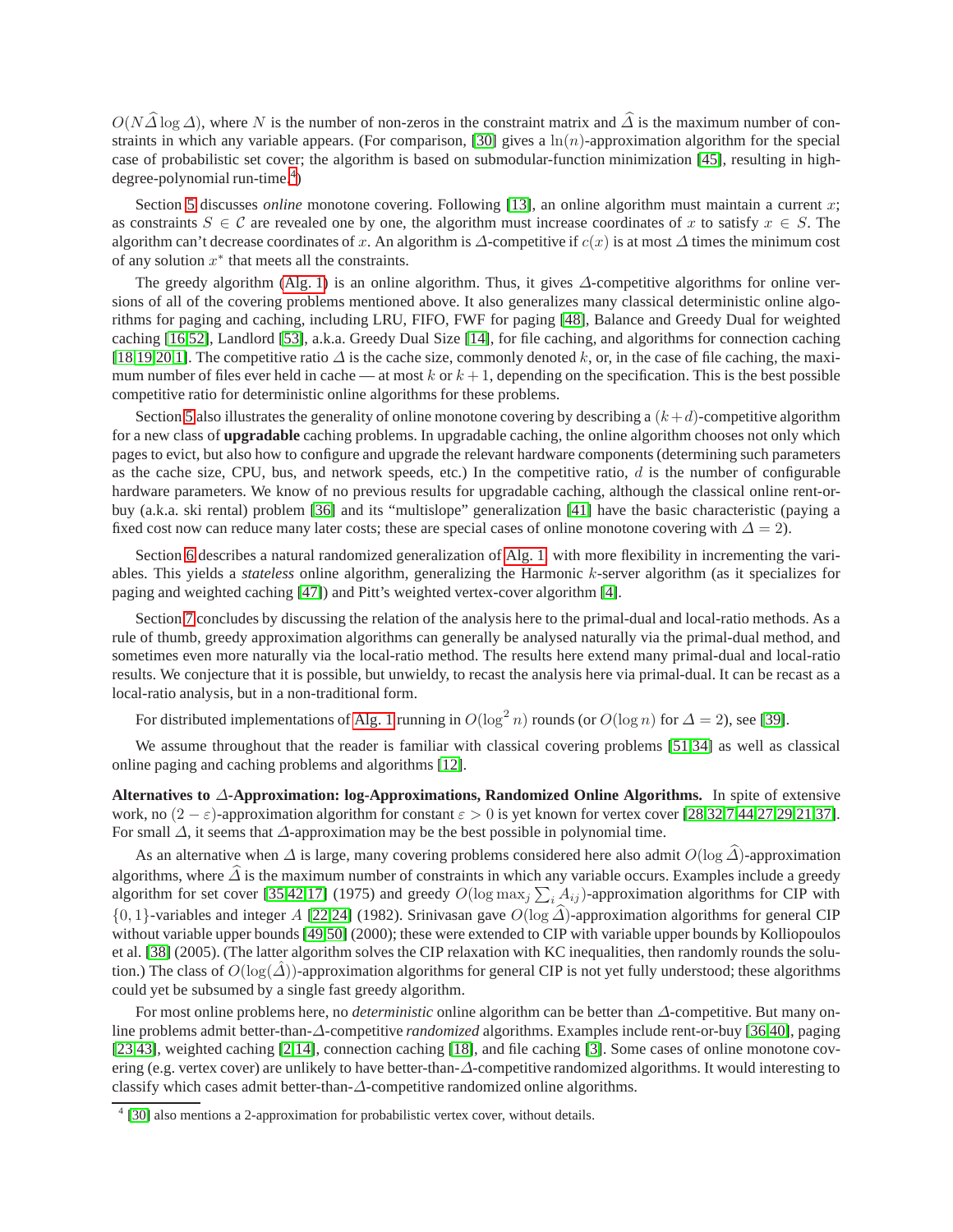<span id="page-3-1"></span>**greedy algorithm for monotone covering** (monotone constraints C, submodular objective c) alg. 1 **output:** feasible  $x \in S$  ( $\forall S \in C$ ),  $\Delta$ -approximately minimizing  $c(x)$  (see Thm. [1\)](#page-3-2) 1. Let  $x \leftarrow 0$ .  $\Delta = \max_{S \in \mathcal{C}} |\text{vars}(S)|$  *is the max # of vars any constraint depends on* 2. While  $\exists S \in \mathcal{C}$  such that  $x \notin S$ , do **step** $(x, S)$  for any S such that  $x \notin S$ . 3. Return x.  $\cdots$   $\cdots$   $\cdots$   $\mu(x)$  in the case of restricted variable domains; see the introduction. **subroutine step**<sub>c</sub> $(x, S)$ : . . . . *makes progress towards satisfying*  $x \in S$ . 1. Choose a scalar *step size*  $\beta \ge 0$ . . . . *choose*  $\beta$  *subject to restriction in Thm.* [1.](#page-3-2) 2. For  $j \in \text{vars}(S)$ , let  $x'_j \in \mathbb{R}_+ \cup \{\infty\}$  be the maximum such that raising  $x_j$  to  $x'_j$  would raise  $c(x)$  by at most  $\beta$ . 3. For  $j\in\mathsf{vars}(S),$  let  $x^j_j\leftarrow x'_j$  $\ldots$  *if* c *is linear, then*  $x'_j = x_j + \beta/c_j$  *for*  $j \in \text{vars}(S)$ *.* 

# <span id="page-3-0"></span>**2 The Greedy Algorithm for Monotone Covering [\(Alg. 1\)](#page-3-1)**

Fix an instance of monotone covering. Let vars(S) denote the variables in x that constraint  $x \in S$  depends on, so that  $\Delta = \max_{S \in \mathcal{C}} |\text{vars}(S)|.$ 

The algorithm [\(Alg. 1\)](#page-3-1) starts with  $x = 0$ , then repeats the following step until all constraints are satisfied: *choose any unmet constraint and a* step size  $\beta > 0$ ; for each variable  $x_j$  that the constraint depends on ( $j \in \text{vars}(S)$ ), raise *that variable so as to increase the cost*  $c(x)$  *by at most*  $\beta$ . (The step increases the total cost by at most  $\Delta\beta$ .)

The algorithm returns x (or, if variable domains are restricted as described in the introduction,  $\mu(x)$ ).

The algorithm returns a  $\Delta$ -approximation, as long as each step size  $\beta$  is *at most* the minimum cost to optimally augment x to satisfy S, that is,  $\min\{c(\hat{x}) - c(x) : \hat{x} \in S, \hat{x} \geq x\}$ . Denote this cost distance<sub>c</sub> $(x, S)$ . Also, let residual<sub>c</sub>(x) be the *residual cost* of x — the minimum cost to augment x to full feasibility, i.e., distance<sub>c</sub>(x, ∩<sub>S∈C</sub>S).

<span id="page-3-2"></span>**Theorem 1.** *For monotone covering, the greedy algorithm (Alg. 1) returns a*  $\Delta$ *-approximate solution as long as it chooses step size*  $\beta \leq$  distance<sub>c</sub> $(x, S)$  *in each step (and eventually terminates).* 

*Proof.* First, a rough intuition. Each step starts with  $x \notin S$ . Since the optimal solution  $x^*$  is in S and S is monotone, there must be *at least one*  $k \in \text{vars}(S)$  such that  $x_k < x_k^*$ . By raising all  $x_j$  for  $j \in \text{vars}(S)$ , the algorithm makes progress "covering" at least that coordinate  $x_k^*$  of  $x^*$ . Provided the step increases  $x_k$  to  $x'_k \leq x_k^*$ , the cost incurred can be charged to a corresponding portion of the cost of  $x_k^*$  (intuitively, to the cost of the part of  $x_k^*$  in the interval  $[x_k, x'_k]$ ; formally, to the *decrease in the residual cost* from increasing  $x_k$ , provably at least  $\beta$ ). Since the step increases  $c(x)$  by at most  $\beta\Delta$ , and results in a charge to  $c(x^*)$  of at least  $\beta$ , this proves the  $\Delta$ -approximation.

Here is the formal proof. By inspection (using that c is submodular) each step of the algorithm increases  $c(x)$  by at most  $\beta$ |vars $(S)| \leq \beta \Delta$ . We show that residual $(x)$  decreases by at least  $\beta$ , so the invariant  $c(x)/\Delta$ +residual $(x) \leq$  opt holds, proving the theorem.

Let x and x', respectively, be x before and after a given step. Let feasible  $x^* \geq x$  be an optimal augmentation of x to full feasibility, so  $c(x^*) - c(x) =$  residual(x). Let  $x \wedge y$  (resp.  $x \vee y$ ) denote the component-wise minimum (resp. maximum) of x and y. By the submodularity of  $c, c(x') + c(x^*) \ge c(x' \vee x^*) + c(x' \wedge x^*)$ . (Equality holds if c is separable (e.g. linear).)

Rewriting gives  $[c(x^*) - c(x)] - [c(x' \vee x^*) - c(x')] \ge c(x' \wedge x^*) - c(x)$ .

The first bracketed term is residual(x). The second is at least residual(x'), because  $x^* \vee x' \geq x'$  is feasible. Thus,

<span id="page-3-3"></span>
$$
\mathsf{residual}(x) - \mathsf{residual}(x') \ge c(x' \land x^*) - c(x). \tag{1}
$$

To complete the proof, we show the right-hand side of [\(1\)](#page-3-3) is at least  $\beta$ .

**Case 1.** Suppose  $x'_k < x^*_k$  for some  $k \in \text{vars}(S)$ . (In this case it must be that increasing  $x_k$  to  $x'_k$  costs  $\beta$ .)

Let y be x with just  $x_k$  raised to  $x'_k$ . Then  $c(x' \wedge x^*) \ge c(y) = c(x) + \beta$ .

**Case 2.** Otherwise  $x' \wedge x^* \in S$ , because  $x^* \in S$  and  $x'_j \ge x^*_j$  for all  $j \in \text{vars}(S)$ . Also  $x' \wedge x^* \ge x$ .

Thus, the right-hand side of [\(1\)](#page-3-3) is at least distance<sub>c</sub>(x, S). By assumption this is at least  $\beta$ . □

**Choosing the step size,**  $\beta$ . In a sense, the algorithm reduces the given problem to a sequence of subproblems, each of which requires computing a lower bound on distance $(x, S)$  for the current x and a given unmet constraint S. To completely specify the algorithm, one must specify how to choose  $\beta$  in each step.

Thm. [1](#page-3-2) allows  $\beta$  to be small. At a minimum, distance(x, S) > 0 when  $x \notin S$ , so one can take  $\beta$  to be infinitesimal. Then [Alg. 1](#page-3-1) raises  $x_j$  for  $j \in \text{vars}(S)$  continuously at rate inversely proportional to  $\partial c(x)/\partial x_j$  (at most until  $x \in S$ ). Another, generic, choice is to take  $\beta$  just large enough to satisfy  $x \in S$ . This also satisfies the theorem:

<span id="page-3-4"></span>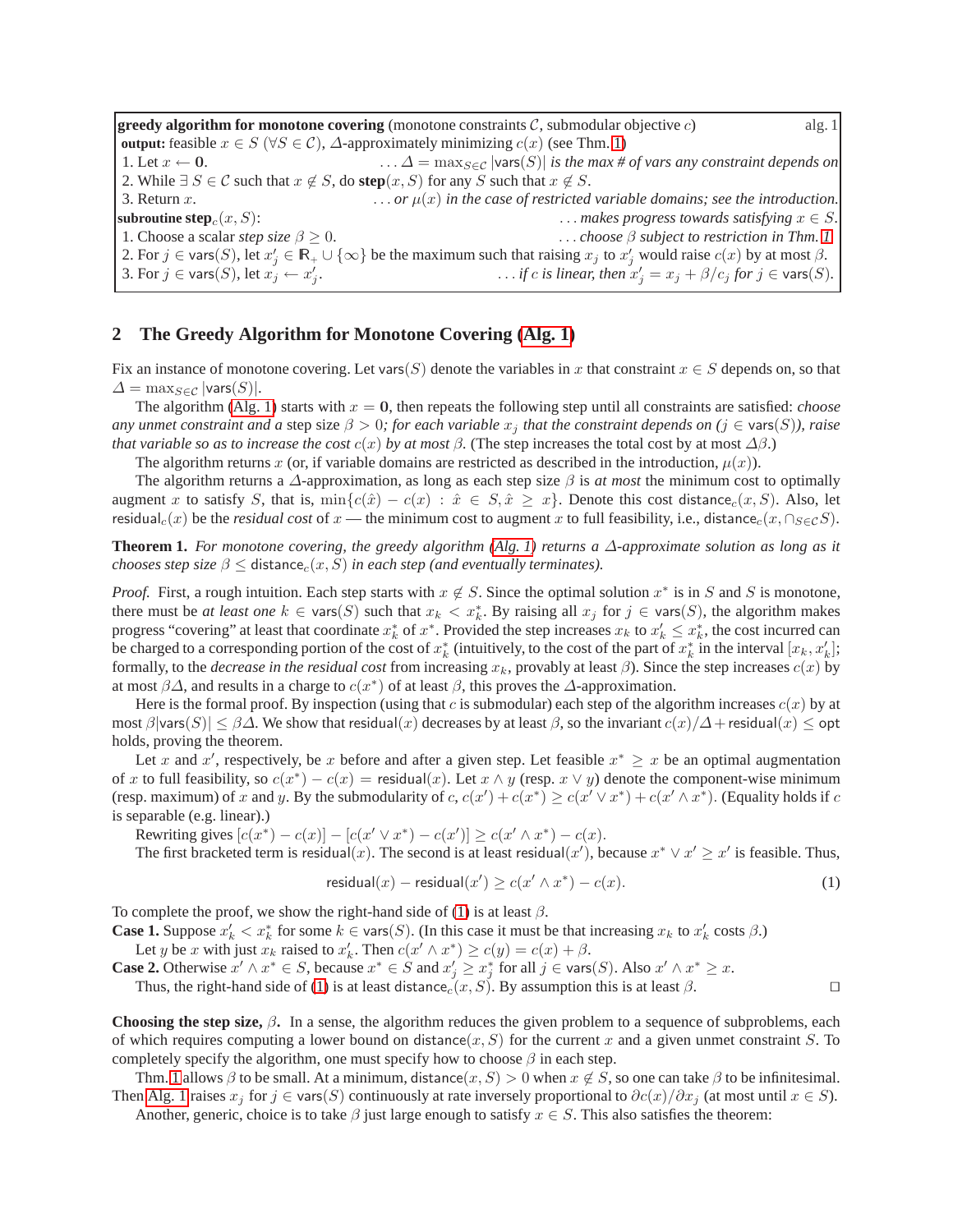<span id="page-4-2"></span>**subroutine** stepsize<sub>c</sub> $(x, S(I, A_i, u, b_i))$  **(for CMIP)** alg. 2 1. Order  $I = (j_1, j_2, \dots, j_k)$  by decreasing  $A_{ij}$ .  $\ldots$  *So*  $A_{ij_1} \geq A_{ij_2} \geq \cdots \geq A_{ij_k}$ . Let  $J = J(x, S)$  contain the minimal prefix of I such that  $x \notin S(J, A_i, u, b_i)$ . Let S' denote the relaxed constraint  $S(J, A_i, u, b_i)$ . 2. Let  $U = U(x, S) = \{j : x_j \ge u_j; A_{ij} > 0\}$  contain the variables that have hit their upper bounds. 3. Let  $\beta_J = \min_{j \in J - U} (1 - x_j + \lfloor x_j \rfloor) c_j$  be the minimum cost to increase any floored term in S'. 4. Let  $\beta_{\overline{J}} = \min_{j \in \overline{J} - U} c_j b'_i / A_{ij}$ , where  $b'_i$  is the slack  $(b_i \text{ minus the value of the left-hand side of } S')$ , be the minimum cost to increase the sum of fractional terms in  $S'$  to satisfy  $S'$ . 5. Return  $\beta = \min\{\beta_J, \beta_{\overline{J}}\}.$ 

**Observation 1** *Let*  $\beta$  *be the minimum step size so that* step(x, S) *brings* x *into* S. Then  $\beta \leq$  distance<sub>c</sub>(x, S).

Thm. [1](#page-3-2) can also allow  $\beta$  to be *more* than large enough to satisfy the constraint. Consider  $\min\{x_1 + 2x_2 : x \in S\}$ where  $S = \{x : x_1 + x_2 \ge 1\}$ . Start with  $x = 0$ . Then distance $(x, S) = 1$ . The theorem allows  $\beta = 1$ . A single step with  $\beta = 1$  gives  $x_1 = 1$  and  $x_2 = 1/2$ , so that  $x_1 + x_2 = 3/2 > 1$ .

Generally, one has to choose  $\beta$  small enough to satisfy the theorem, but large enough so that the algorithm doesn't take too many steps. The computational complexity of doing this has to be addressed on a per-application basis. Consider a simple subset-sum example:  $\min\{c \cdot x : x \in S\}$  where the single constraint S contains  $x \ge 0$  such that  $\sum_j c_j \min(1, \lfloor x_j \rfloor) \ge 1$ . Computing distance(0, S) is NP-hard, but it is easy to compute a useful  $\beta$ , for example  $\beta = \min_{j:x_j < 1} c_j (1 - x_j)$ . With this choice, the algorithm will satisfy S within  $\Delta$  steps.

As a warm-up, here are linear-time implementations for facility location, set cover, and vertex cover.

**Theorem 2.** *For (non-metric) facility location, set cover, and vertex cover, the greedy* ∆*-approximation algorithm [\(Alg. 1\)](#page-3-1) has a linear-time implementation. For facility location* ∆ *is the maximum number of facilities that might serve any given customer.*

*Proof.* Formulate facility location as minimizing the submodular objective  $\sum_j f_j \max_i x_{ij} + \sum_{ij} d_{ij}x_{ij}$  subject to, for each customer  $i, \sum_{j \in N(i)} \lfloor x_{ij} \rfloor \ge 1$  (where  $j \in N(i)$  if customer i can use facility j).<sup>[5](#page-4-1)</sup>

The implementation starts with all  $x_{ij} = 0$ . It considers the customers i in any order. For each it does the following: let  $\beta = \min_{j \in N(i)} [d_{ij} + f_j(1 - \max_{i'} x_{i'j})]$  (the minimum cost to raise  $x_{ij}$  to 1 for any  $j \in N(i)$ ). Then, for each  $j \in N(i)$ , raise  $x_{ij}$  by  $\min[\beta/d_{ij}, (\beta + f_j \max_{i'} x_{i'j})/(d_{ij} + f_j)]$  (just enough to increase the cost by  $\beta$ ). By maintaining, for each facility j,  $\max_{i'} x_{i'j}$ , the above can be done in linear time,  $O(\sum_i |N(i)|)$ .

Vertex cover and set cover are the special cases when  $d_{ij} = 0$ . □

<span id="page-4-0"></span>**3 Nearly Linear-Time Implementation for Covering Mixed Integer Linear Programs**

**Theorem 3.** *For CMIP (covering mixed integer linear programs with upper bounds), the greedy algorithm [\(Alg. 1\)](#page-3-1) can be implemented to return a* ∆*-approximation in* O(N log ∆) *time, where* ∆ *is the maximum number of non-zeroes in any constraint and* N *is the total number of non-zeroes in the constraint matrix.*

*Proof (sketch).* Fix any CMIP instance  $\min\{c \cdot x : x \in \mathbb{R}_+^n; Ax \geq b; x \leq u; x_j \in \mathbb{Z} \ (j \in I)\}.$ 

Model each constraint  $A_i x \ge b_i$  using a monotone constraint  $S \in \mathcal{C}$  of the form

$$
\sum_{j \in I} A_{ij} \lfloor \min(x_j, u_j) \rfloor + \sum_{j \in \overline{I}} A_{ij} \min(x_j, u_j) \ge b_i
$$
\n
$$
S(I, A_i, u, b_i)
$$

where set I contains the indexes of the integer variables.

Given such a constraint S and an  $x \notin S$ , the subroutine stepsize(x, S) [\(Alg. 2\)](#page-4-2) computes a step size  $\beta$  satisfying Thm. [1](#page-3-2) as follows. Let S', J, U,  $\beta_J$ ,  $\beta_{\overline{J}}$ , and  $\beta$  be as in [Alg. 2.](#page-4-2) That is,  $S' = S(J, A_i, u, b_i)$  is the relaxation of  $S(I, A_i, u, b_i)$  obtained by relaxing the floors in S (in order of increasing  $A_{ij}$ ) as much as possible, while maintaining  $x \notin S'$ ;  $J \subseteq I$  contains the indices j of variables whose floors are not relaxed. Increasing x to satisfy S' requires (at least) either: (i) increasing  $\sum_{j\in J-U} A_{ij} [x_j]$ , at cost at least  $\beta_J$ , or (ii) increasing  $\sum_{j\in J-U} A_{ij} x_j$  by at least the slack  $b'_i$  of the constraint S', at cost at least  $\beta_{\overline{J}}$ . Thus, distance $(x, S) \geq$  distance $(x, S') \geq \min\{\beta_J, \beta_{\overline{J}}\} = \beta$ . This choice satisfies Thm. [1,](#page-3-2) so the algorithm returns a  $\Delta$ -approximate solution.

<span id="page-4-1"></span><sup>&</sup>lt;sup>5</sup> The standard ILP is not a covering ILP due to constraints  $x_{ij} \leq y_i$ . The standard reduction to set cover increases  $\Delta$  exponentially.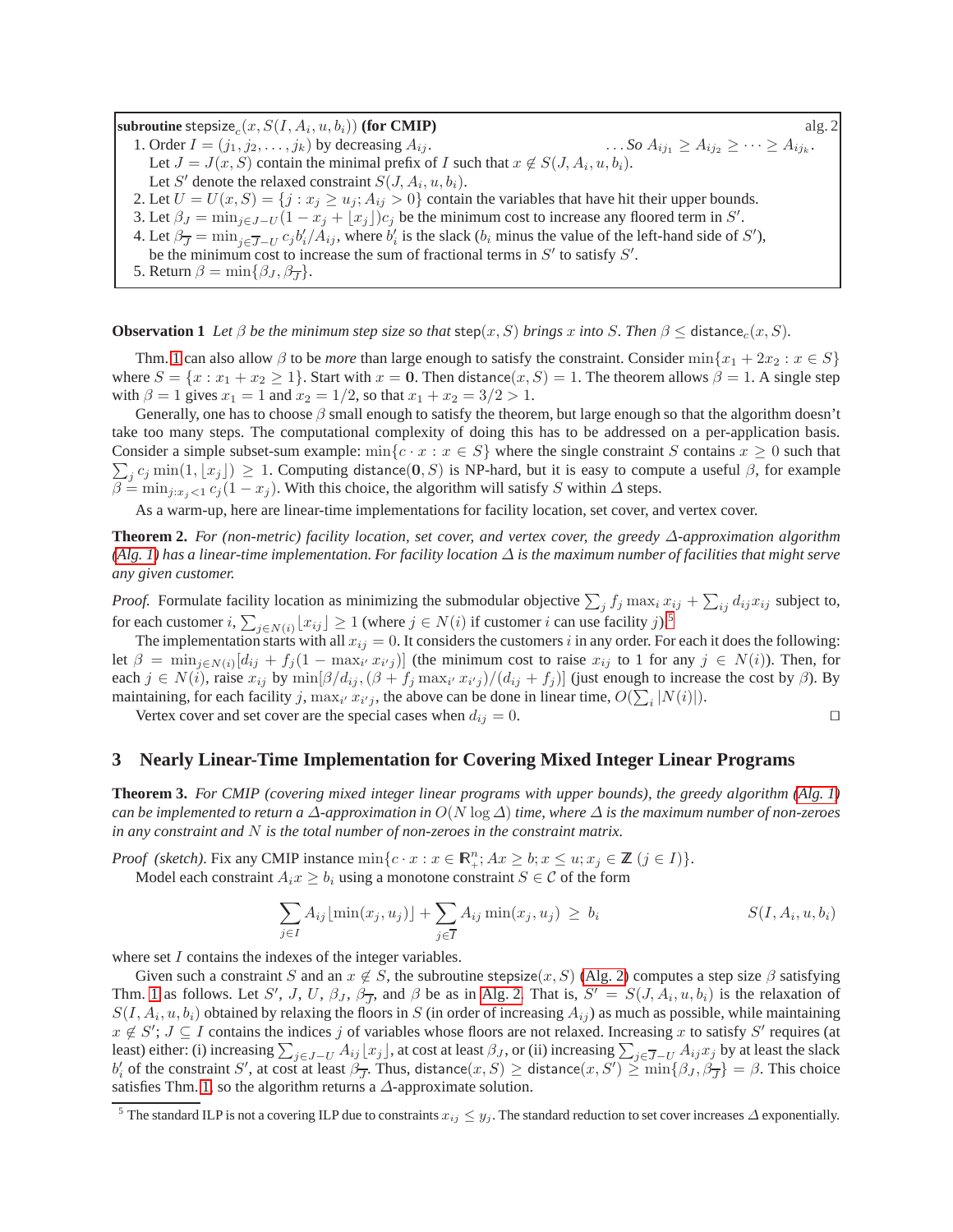**Lemma 1.** *For any S*, *Alg. 1 calls* step(x, *S*) *with*  $\beta$  = stepsize(x, *S*) *(from [Alg. 2\)](#page-4-2) at most* 2|vars(*S*)| *times.* 

*Proof (sketch).* Let j be the index of the variable  $x_j$  that determines  $\beta$  in the algorithm ( $\beta_j$  in case (i) of the previous proof, or  $\beta_{\overline{J}}$  in case (ii)). The step increases  $x_j$  by  $\beta/c_j$ . This may bring  $x_j$  to (or above) its upper bound  $u_j$ . If not, then, in case (i), the left-hand side of S' increases by at least  $A_{ij}$ , which, by the minimality of  $J(x)$  and the ordering of I, is enough to satisfy S'. Or, in case (ii), the left-hand side increases by the slack  $b_i'$  (also enough to satisfy S'). Thus the step either the increases the set  $U(x)$  or satisfies S', increasing the set  $J(x)$ . □

The naive implementations of stepsize() and step() run in time  $O(|\text{vars}(S)|)$  (after the  $A_{ij}$ 's within each constraint are sorted in preprocessing). By the lemma, with this implementation, the total time for the algorithm is  $O(\sum_{S} |\text{vars}(S)|^2) \leq O(N\Delta)$ . By a careful heap-based implementation, this time can be reduced to  $O(N \log \Delta)$ (proof omitted). ⊓⊔

### <span id="page-5-0"></span>**4 (Two-Stage) Probabilistic Monotone Covering**

An instance of *probabilistic* monotone covering is specified by an instance  $(c, \mathcal{C})$  of monotone covering, along with *activation* probabilities  $p_S$  for each constraint  $S \in \mathcal{C}$  and a non-decreasing, submodular *first-stage* objective W. The first stage requires the algorithm to commit to a vector  $x^S \in S$  for each  $S \in \mathcal{C}$ . In the second stage, the algorithm must pay to satisfy the activated constraints, where each constraint  $S$  is independently activated with probability  $p_S$ . The algorithm pays  $c(\hat{x})$ , where  $\hat{x}$  is the minimal vector such that  $\hat{x} \geq x^S$  for each active  $S(\hat{x}_j = \max\{x_j^S : S \text{ active}\})$ . The problem is to choose the first-stage vectors to minimize the first-stage cost  $W(x^S : S \in \mathcal{C})$  plus the *expected* second-stage cost,  $E[c(\hat{x})]$ . This (expected) cost is submodular as long as c is.

**Observation 2** *Probabilistic monotone covering reduces to monotone covering.*

Probabilistic CMIP is the special case where W is linear and the pair  $(c, \mathcal{C})$  define a CMIP.

For example, consider a two-stage probabilistic facilities location problem specified by first-stage costs  $f^1, d^1$ , an activation probability  $p_i$  for each customer i, and second-stage costs  $f^2, c^2$ . The algorithm assigns to each customer i a facility  $j(i) \in N(i)$  (those that can serve i), by setting  $x_{ij(i)} = 1$  (satisfying constraints  $\sum_{j \in N(i)} [x_{ij}] \ge 1$ ), then paying the first-stage cost  $\sum_j f_j^1 \max_i x_{ij} + \sum_{ij} d_{ij}^1 x_{ij}$ . Then, each customer i is activated with probability  $p_i$ . Facilities assigned to activated customers are opened by setting  $\hat{x}_{ij} = 1$  if  $x_{ij} = 1$  and i is active. The algorithm then pays the second-stage cost  $\sum_j f_j^2 \max_i \hat{x}_{ij} + \sum_{ij} d_{ij}^2 \hat{x}_{ij}$ . The algorithm should minimize its total expected payment. The degree  $\Delta = \max_i |N(i)|$  is the maximum number of facilities that any given customer is eligible to use.

#### **Theorem 4.** *For probabilistic CMIP,*

*(a) The greedy*  $\Delta$ *-approximation algorithm can be implemented to run in*  $O(N\Delta \log \Delta)$  *time, where*  $\Delta$  *is the maximum number of constraints per variable and*  $N = \sum_{S \in \mathcal{C}} |\text{vars}(S)|$  *is the input size.* 

*(b) When* p = 1*, it can be implemented to run in time* O(N log ∆) *(generalizes CMIP and facilities location).*

*Proof (sketch)*. Let  $X = (x^S)_{S \in \mathcal{C}}$  be the matrix formed by the first-stage vectors. Let random variable  $\hat{x}$  be as described in the problem definition ( $\hat{x}_j = \max\{\hat{x}_j^S : S \text{ active}\}$ ), so the problem is to choose  $X$  subject to  $x^S \in S$  for each S to minimize  $C(X) = W \cdot X + E[c \cdot \hat{x}]$ . This function is submodular, increasing, and continuous in X.

To satisfy Thm. [1,](#page-3-2) the subroutine step(X, S) must compute the step size  $\beta$  to be at most distance(X, S) (the minimum possible increase in  $C(X)$  required to satisfy S). For a given X and S, have step(X, S) compute  $\beta$  as follows. For a given X, the rate at which increasing  $x_j^S$  would increase  $C(X)$  is

$$
c'_{j} = w_{j}^{S} + c_{j} \Pr[x_{j}^{S} = \hat{x}_{j}] = w_{j}^{S} + c_{j} p_{S} \prod \{1 - p_{R} : x_{j}^{R} > x_{j}^{S}, j \in \text{vars}(R)\}.
$$

This rate does not change until  $x_j^S$  reaches  $t_j = \min\{x_j^R : x_j^R > x_j^S, j \in \text{vars}(R)\}.$ 

Take  $\beta = \min(\beta_t, \text{stepsize}_{c'}(x^S, S))$ , where  $\beta_t = \min\{(t_j - x_j^S)c'_j : j \in \text{vars}(S)\}$  is the minimum cost to bring any  $x_j^S$  to its threshold, and stepsize() is the subroutine from Section [3,](#page-4-0) using the (linear) cost vector  $c'$  defined above. This  $\beta$  is a valid lower bound on distance $(X, S)$ , because  $\beta_t$  is a lower bound on the cost to bring any  $x_j^S$  to its next threshold, while stepsize<sub>c'</sub> ( $x^S$ , S) is a lower bound on the cost to satisfy S without bringing any  $x_j^S$  to its threshold.

If step(X, S) uses this  $\beta$ , the number of steps to satisfy S is at most  $O(|\mathsf{vars}(S)|\hat{\Delta})$ . Each step either (i) makes some  $x_j^S$  reach its next threshold (and each  $x_j^S$  crosses at most  $\widehat{\Delta}$  thresholds), or (ii) increases the number of "floored"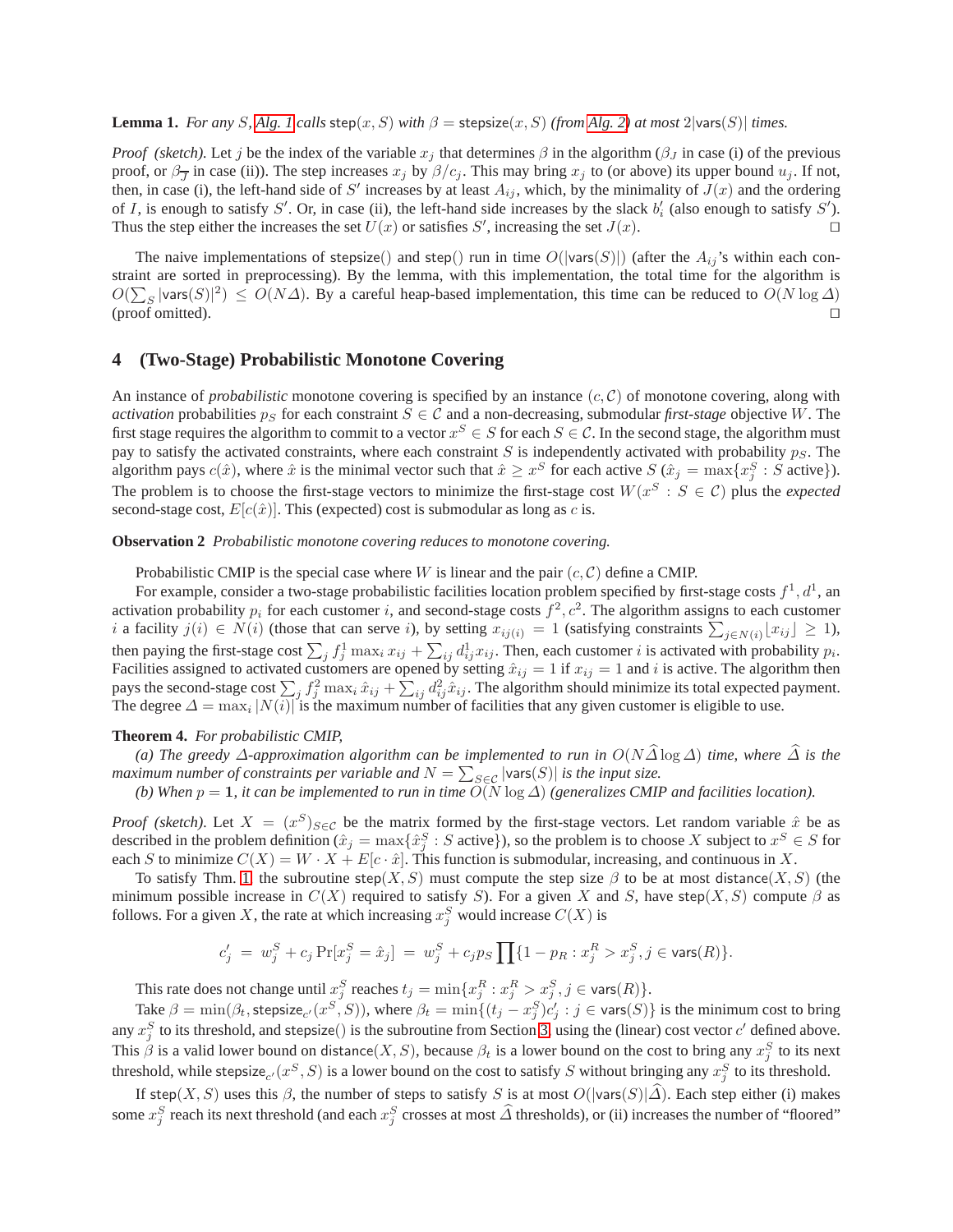variables or increases the number of variables at their upper bounds (which by the analysis of stepsize() from Sec-tion [3,](#page-4-0) can happen at most 2|vars $(S)$ | times). Thus, the total number of steps is  $O(\sum_S |\text{vars}(S)|\hat{\Delta})$ , that is,  $O(N\hat{\Delta})$ . (Implementation details needed to achieve amortized time  $O(\log \Delta)$  per step are omitted.) This completes the proof sketch for part (a).

For part (b) of the theorem, note that in this case the product in the equation for  $C_j^S(X)$  is 1 if  $x_j^S = \max_R x_j^R$ and 0 otherwise. Each variable has at most one threshold to reach, so the number of calls to step( $X, \hat{S}$ ) is reduced to  $O(|\mathsf{vars}(S)|)$ . This allows an implementation in total time  $O(N \log \Delta)$ .

### <span id="page-6-0"></span>**5 Online Monotone Covering and Caching with Upgradable Hardware**

Recall that in online monotone covering, each constraint  $S \in \mathcal{C}$  is revealed one at a time; an online algorithm must raise variables in x to bring x into the given S, without knowing the remaining constraints. [Alg. 1](#page-3-1) (with, say, step $(x, S)$ ) taking  $\beta$  just large enough to bring  $x \in S$ ; see Observation [1\)](#page-3-4) can do this, so it yields a  $\Delta$ -competitive online algorithm.[6](#page-6-1)

<span id="page-6-3"></span>**Corollary 1.** *The greedy algorithm [\(Alg. 1\)](#page-3-1) gives a* ∆*-competitive online monotone covering algorithm.*

**Example: generalized connection caching.** As discussed in the introduction (following the formulation of weighted caching as online set cover from [\[2\]](#page-10-5)) this result naturally generalizes a number of known results for paging, weighted caching, file caching, connection caching, etc. To give just one example, consider connection caching. A request sequence r is given online. Each request  $r_t = (u_t, w_t)$  activates the connection  $(u_t, w_t)$  (if not already activated) between nodes  $u_t$  and  $w_t$ . If either node has more than k active connections, then one of them other than  $r_t$  (say  $r_s$ ) must be closed at cost cost( $r<sub>s</sub>$ ). Model this problem as follows. Let variable  $x<sub>t</sub>$  indicate whether connection  $r<sub>t</sub>$  is closed before the next request to  $r_t$  after time t, so the total cost is  $\sum_t \text{cost}(r_t)x_t$ . For each node u and each time t, for any  $(k + 1)$ -subset  $Q \subseteq \{r_s : s \le t; u \in r_s\}$ , at least one connection  $r_s \in Q - \{r_t\}$  (where s is the time of the most recent request to  $r_s$ ) must have been closed, so the following constraint<sup>[7](#page-6-2)</sup> is met:  $\sum_{r_s \in Q - \{r_t\}} |x_s| \geq 1$ .

Corollary [1](#page-6-3) gives the following k-competitive algorithm for online connection caching. When a connection request  $(u, w)$  occurs at time t, the connection is activated and  $x_t$  is set to 0. If a node, say u, has more than k active connections, the current x violates the constraint above for the set  $Q$  containing u's active connections. Node u applies the step() subroutine for this constraint: it raises  $x_s$  for all the connections  $r_s \in Q - \{r_t\}$  at rate  $1/\text{cost}(r_s)$ simultaneously, until some  $x_s$  reaches 1. It closes any such connection  $r_s$ .

**Remark on**  $k/(k - h + 1)$ **-competitiveness.** The classic ratio of  $k/(k - h + 1)$  (versus opt with cache size  $h \leq k$ ) can be reproduced in such a setting as follows. For any set  $Q$  as described above, opt must meet the stronger constraint  $\sum_{r_s \in Q-\{r_t\}}$   $[x_s] \geq k - h + 1$  $[x_s] \geq k - h + 1$ . In this scenario, the proof of Thm. 1 extends to show a ratio of  $k/(k - h + 1)$  (use that the variables are  $\{0, 1\}$ , so there are at least  $k - h + 1$  variables  $x_j$  such that  $x_j < x_j^*$ ).

**Upgradable online problems.** Standard online caching problems model only the caching strategy. In practice other parameters (e.g., the size of the cache, the speed of the CPU, bus, network, etc.) must also be chosen well. In *upgradable* caching, the algorithm chooses not only the caching strategy, but also the hardware configuration. The hardware configuration is assumed to be determined by how much has been spent on each of some  $d$  components. The configuration is modeled by a vector  $y \in \mathbb{R}^d_+$ , where  $y_i$  has been spent so far on component i.

In response to each request, the algorithm can upgrade the hardware by increasing the  $y_i$ 's. Then, if the requested item  $r_t$  is not in cache, it is brought in. Then items in cache must be selected for eviction until the set  $Q$  of items remaining in cache is cachable, as determined by some specified predicate cachable<sub>t</sub>( $Q, y$ ). The cost of evicting an item  $r_s$  is specified by a function cost $(r_s, y)$ .

The cachable() predicate and cost() function can be specified arbitrarily, subject to the following restrictions. Predicate cachable<sub>t</sub>( $Q, y$ ) must be non-decreasing in y (upgrading the hardware doesn't cause a cachable set to become uncachable) and non-increasing with Q (any subset of a cachable set is cachable). The function cost $(r_s, y)$  must be

<span id="page-6-1"></span> $6$  If the cost function is linear, in responding to S this algorithm needs to know S and the values of variables in S and their cost coefficients. For general submodular costs, the algorithm may need to know not only S, but *all* variables' values and the whole cost function.

<span id="page-6-2"></span><sup>&</sup>lt;sup>7</sup> This presentation assumes that the last request must stay in cache. If not, don't subtract  $\{r_t\}$  from  $Q$  in the constraints. The competitive ratio goes from k to  $k + 1$ .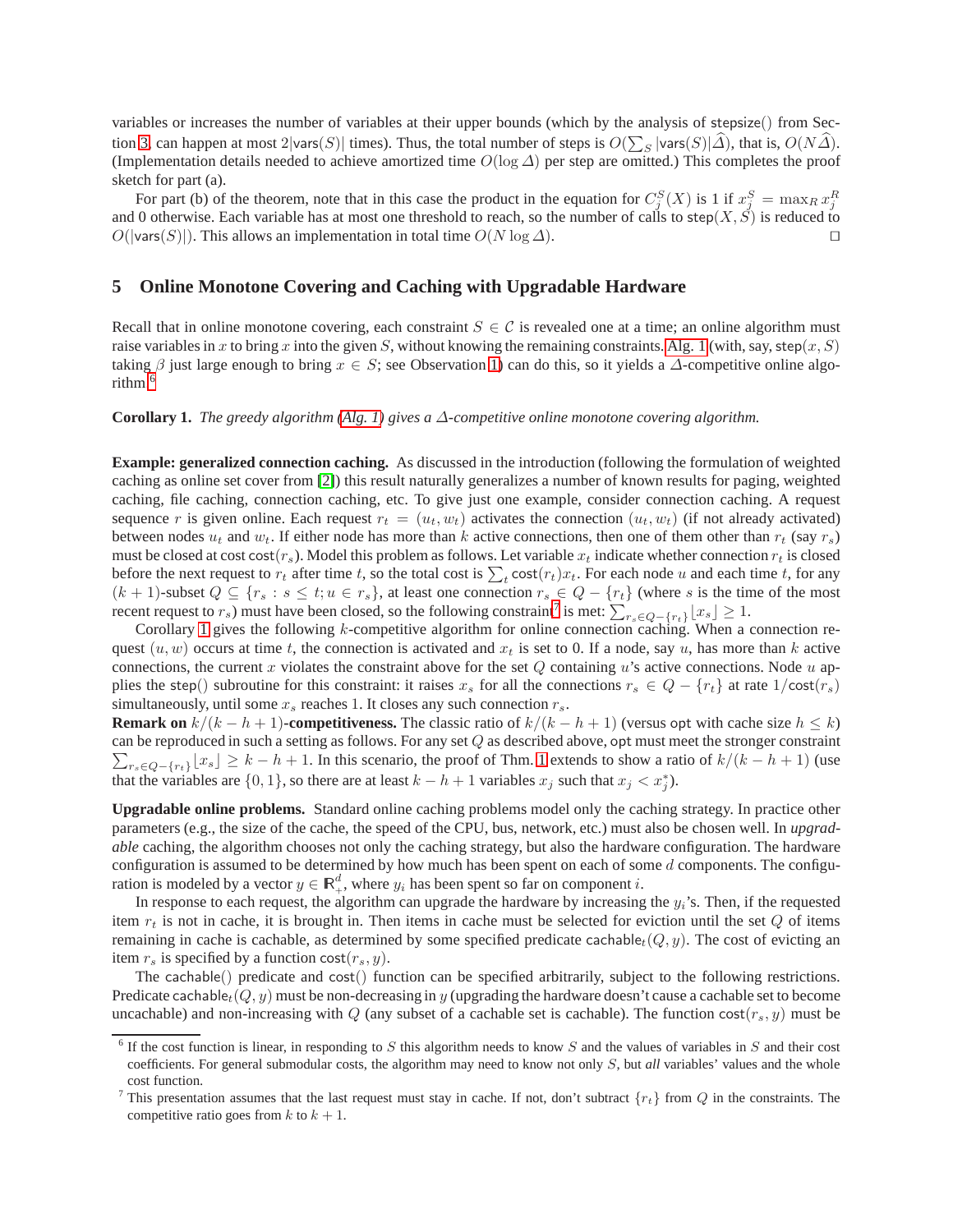non-increasing in  $y$  (upgrading the hardware doesn't increase the eviction cost of any item). To model (standard, non-upgradable) file caching, take cachable $_t(Q, y)$  to be true if  $\sum_{r_s \in Q}$  size $(r_s) \leq k$ .

In general, the adversary is free to constrain the cache contents at each step  $t$  in *any* way that depends on  $t$  and the hardware configuration, as long as upgrading the cache or removing items does not make a cachable set uncachable. Likewise, the cost of evicting any item can be determined by the adversary in *any* way that depends on the item and the hardware configuration, as long as upgrading the configuration does not increase any eviction cost. This gives a great deal of flexibility in comparison to the standard model. For example, the adversary could insist (among other constraints) that no set containing both of two (presumably conflicting) files can be cached. Or, upgrading the hardware could reduce the eviction cost of some items arbitrarily, even to zero.

The optimal cost is achieved by choosing an optimal hardware configuration at the start, then handling all caching decisions optimally. To be competitive, an algorithm must also choose a good hardware configuration: an algorithm is ∆-competitive if its total cost (eviction cost plus final hardware configuration cost,  $\sum_i y_i$ ) is at most  $\Delta$  times the optimum. (Naturally, when the algorithm evicts an item, it pays the eviction cost in its *current* hardware configuration. Later upgrades do not reduce earlier costs.)

Next we describe how to model the upgradable problem via online monotone covering with degree  $\Delta = k + d$ , where  $k$  is the maximum number of files ever held in cache and  $d$  is the number of hardware components. This gives a simple  $(k + d)$ -competitive online algorithm for upgradable caching.

**Theorem 5.** *Upgradable caching has a*  $(d + k)$ *-competitive online algorithm, where d is the number of upgradable components and* k *is the maximum number of files that can be held in the cache.*

*Proof (sketch).* Let variable  $y_i$  for  $i = 1, \ldots, d$  denote the amount invested in component i, so that the vector y gives the current hardware configuration. Let  $x_t$  be the cost (if any) incurred for evicting the tth requested item  $r_t$  at any time before its next request. The total final cost is  $\sum_i y_i + \sum_t^t x_t$ . At time t, if some subset  $Q \subseteq \{r_s : s \le t\}$  of the items is not cachable, then at least one item  $r_s \in Q - \{r_t\}$  (where s is the time of the most recent request to  $r_s$ ) must have been evicted, so the following constraint is met:

$$
\text{cachable}_{t}(Q, y) \text{ or } \sum_{r_s \in Q - \{r_t\}} \lfloor x_s / \text{cost}(r_s, y) \rfloor \ge 1. \qquad S_t(Q)
$$

The restrictions on cachable and cost ensure that this constraint is monotone in  $x$  and  $y$ .

The greedy algorithm initializes  $y = 0$ ,  $x = 0$  and  $Q = \emptyset$ . It caches the subset Q of requested items  $r_s$  with  $x_s < \text{cost}(r_s, y)$ . To respond to request  $r_t$  (which adds  $r_t$  to the cache if not present), the algorithm raises each  $y_i$ and each  $x_s$  for  $r_s$  in  $Q - \{r_t\}$  at unit rate. It evicts any  $r_s$  with  $x_s \ge \text{cost}(r_s, y)$ , until cachable $_t(Q, y)$  holds for the cached set Q. The degree<sup>[8](#page-7-0)</sup>  $\Delta$  is the maximum size of  $Q - \{r_t\}$ , plus d for y.

This result generalizes easily to "upgradable" monotone caching, where investing in some  $d$  components can relax constraints or reduce costs.

**Restricting groups of items (such as segments within files).** The http protocol allows retrieval of segments of files. To model this in this setting, consider each file f as a group of arbitrary segments (e.g. bytes or pages). Let  $x_t$ be the *number of segments* of file  $r_t$  evicted before its next request. Let  $c(x_t)$  be the cost to retrieve the cheapest  $x_t$ segments of the file, so the total cost is  $\sum_{t} c(x_t)$ . Then, for example, to say that the cache can hold at most k segments total, add constraints of the form (for appropriate subsets Q of requests)  $\sum_{s \in Q}$  size( $r_s$ ) –  $\lfloor x_s \rfloor \leq k$  (where size( $r_s$ ) is the number of segments in  $r_s$ ). When the greedy algorithm increases  $x_s$  to  $x'_s$ , the online algorithm evicts segments  $\lfloor x_s \rfloor + 1$  through  $\lfloor x'_s \rfloor$  of file  $r_s$  (assuming segments are ordered by cheapest retrieval).

Generally, any monotone restriction that is a function of just the *number* of segments evicted from each file (as opposed to which specific segments are evicted), can be modeled. (For example, *"evict at least 3 segments of* r<sup>s</sup> *or at least 4 segments from*  $r_t$ ":  $|x_s/3| + |x_t/4| \ge 1$ .) Although the caching constraints constrain file segments, the competitive ratio will be the maximum number of files (as opposed to segments) referred to in any constraint.

<span id="page-7-0"></span><sup>&</sup>lt;sup>8</sup> The algorithm enforces just *some* constraints  $S_t(Q)$ ;  $\Delta$  is defined w.r.t. the problem defined by those constraints.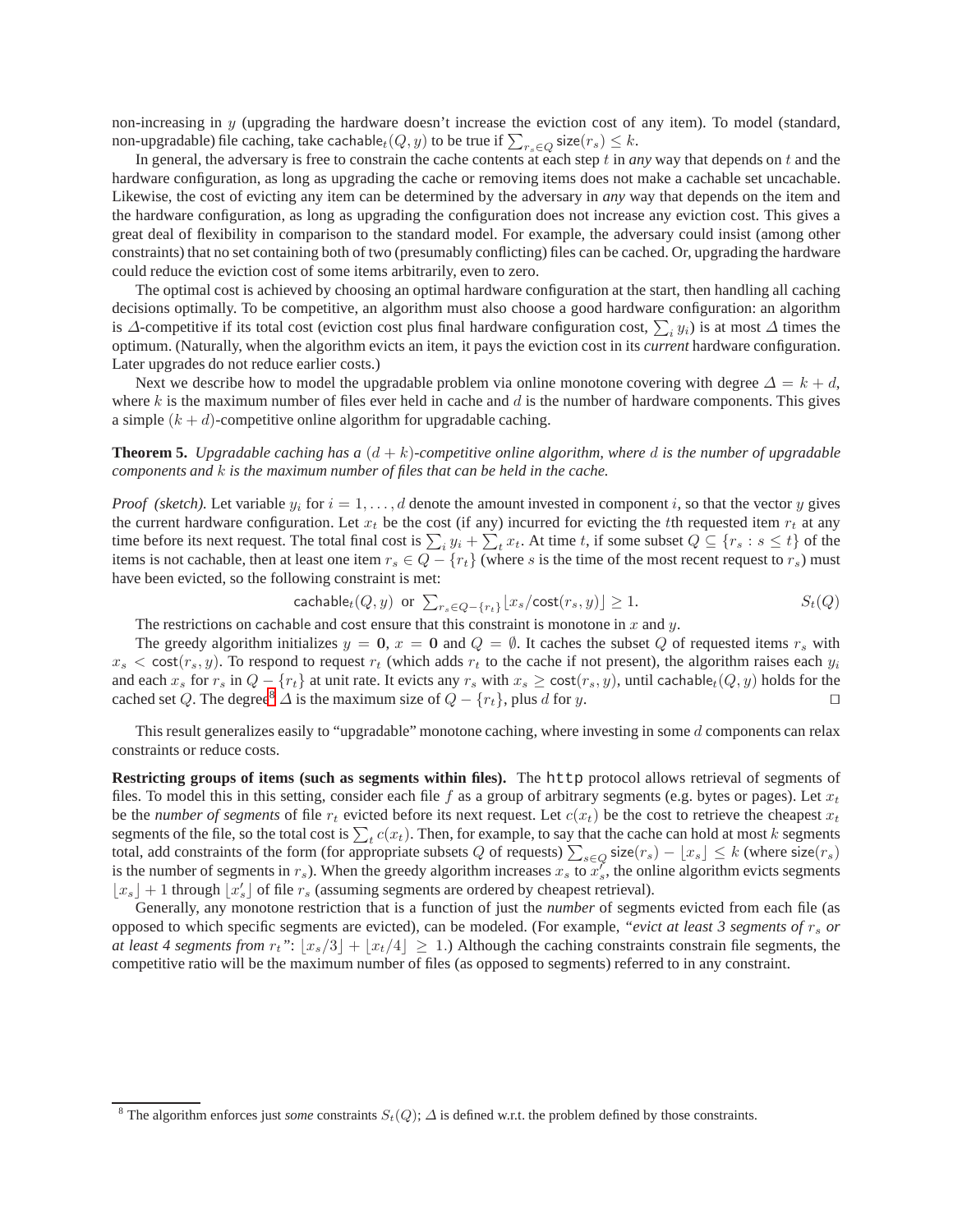<span id="page-8-1"></span>**subroutine**  $\text{rstep}_c(x, S)$  alg. 3<br>1. Fix an arbitrary probability  $p_j \in [0, 1]$  for each  $j \in \text{vars}(S)$ .<br>1. Fix an arbitrary probability  $p_j \in [0, 1]$  for each  $j \in \text{vars}(S)$ . 1. Fix an arbitrary probability  $p_j \in [0, 1]$  for each  $j \in \text{vars}(S)$ .

2. Choose a scalar step size  $\beta \geq 0$ .

<span id="page-8-3"></span>3. For  $j \in \text{vars}(S)$  with  $p_j > 0$ , let  $X_j$  be the max. s.t. raising  $x_j$  to  $X_j$  would raise  $c(x)$  by  $\leq \beta/p_j$ .

4. For  $j \in \text{vars}(S)$  with  $p_j > 0$ , with probability  $p_j$ , let  $x_j \leftarrow X_j$ . ... *these events can be dependent if desired!* 

**subroutine stateless-rstep**<sub>c</sub> $(x, S, U)$ :  $\cdots$  *do rstep, and keep each*  $x_j$  *in its (countable) domain*  $U_j \cdots$  alg. 4 1. For  $j \in \text{vars}(S)$ , let  $X_j = \min\{z \in U_j; z > x_j\}$  (or  $X_j = x_j$  if the minimum is undefined). 2. Let  $\alpha_j$  be the increase in  $c(x)$  that would result from increasing just  $x_j$  to  $X_j$ . 3. Do rstep $_c(x, S)$ , choosing any  $\beta \in (0, \min_j \alpha_j]$  and  $p_j = \beta/\alpha_j$  (or  $p_j = 0$  if  $X_j = x_j$ ).

# <span id="page-8-0"></span>**6 Randomized Variant of [Alg. 1](#page-3-1) and Stateless Online Algorithm**

This section describes a randomized, online generalization of [Alg. 1.](#page-3-1) It has more flexibility than [Alg. 1](#page-3-1) in how it increases variables. This can be useful, for example, in distributed settings, in dealing with numerical precision issues, and in obtaining *stateless* online algorithms (an example follows).

<span id="page-8-2"></span>The algorithm is [Alg. 1,](#page-3-1) modified to call subroutine  $\text{rstep}_c(x, S)$  (shown in [Alg. 3\)](#page-8-1) instead of  $\text{step}_c(x, S)$ . The subroutine has more flexibility in incrementing  $x$ . Its step-size requirement is a bit more complicated.

**Theorem 6.** *For monotone covering suppose the randomized greedy algorithm terminates, and, in each step,* β *is at most*  $\min\{E[c(x \uparrow_p \hat{x}) - c(x)] : \hat{x} \geq x; \hat{x} \in S\}$ , *where*  $x \uparrow_p \hat{x}$  *is a random vector obtained from*  $x$  *by raising*  $x_j$  *to*  $\hat{x}_j$ *with probability* p<sup>j</sup> *for each* j ∈ vars(S)*. Then the algorithm returns a* ∆*-approximate solution in expectation.*

If the objective  $c(x)$  is linear, the required upper bound on  $\beta$  above simplifies to distance $_{c'}(x, S)$  where  $c'_j = p_j c_j$ .

*Proof (sketch).* We claim that, in each step, the expected increase in  $c(x)$  is at most  $\Delta$  times the expected decrease in residual(x). This implies (by the optional stopping theorem) that  $E[c(x<sub>final</sub>)] \leq \Delta \times$  residual(0), proving the theorem.

Fix any step starting with a given x. Let (r.v.) x' be x after the step. Fix feasible  $x^* \geq x$  s.t. residual(x) =  $c(x^*) - c(x)$ . Inequality [\(1\)](#page-3-3) holds; to prove the claim we show  $E_{x'}[c(x' \wedge x^*) - c(x)] \ge \beta$ . Since  $x^* \ge x$  and  $x' = x \uparrow_p X$ , this is equivalent to  $E[c(x \uparrow_p X) - c(x)] \ge \beta$ .

(**Case 1.**) Suppose  $X_k < x_k^*$  for some  $k \in \text{vars}(S)$  with  $p_k > 0$ . Let y be obtained from x by raising just  $x_k$  to  $X_k$ . Then with probability  $p_k$  or more,  $c(x \uparrow_p X) \ge c(y) \ge c(x) + \beta/p_k$ . Thus the expectation is at least  $\beta$ .

(**Case 2.**) Otherwise,  $X_j \ge x_j^*$  for all j with  $p_j > 0$ . Then  $E[c(x \uparrow_p X) - c(x)] \ge E[c(x \uparrow_p x^*) - c(x)]$ . Since  $x^* \geq x$  and  $x^* \in S$ , this is at least  $\beta$  by the assumption on  $\beta$ .

**A stateless online algorithm.** As described in the introduction, when the variables have restricted domains  $(x_i \in U_i)$ , [Alg. 1](#page-3-1) constructs x and then "rounds" x down to  $\mu(x)$ . In the online setting, [Alg. 1](#page-3-1) maintains x as constraints are revealed; meanwhile, it uses  $\mu(x)$  as its current online solution. In this sense, it is not *stateless*. A stateless algorithm can maintain only one online solution, each variable of which should stay in its restricted domain.

Next we use Thm. [6](#page-8-2) to give a stateless online algorithm. The algorithm generalizes the Harmonic k-server algorithm as it specializes for paging and caching [\[47\]](#page-11-13), and Pitt's weighted vertex cover algorithm [\[4\]](#page-10-13). Given an unsatisfied constraint S, the algorithm increases each  $x_j$  for  $j \in \text{vars}(S)$  to its next largest allowed value, with probability inversely proportional to the resulting increase in cost. (The algorithm can be tuned to increase just one, or more than one,  $x_i$ . It repeats the step until the constraint is satisfied.)

Formally, the stateless algorithm is the randomized algorithm from Thm. [6,](#page-8-2) but with the subroutine  $\text{rstep}_c(x, S)$ replaced by stateless-rstep $_c(x, S, U)$  (in [Alg. 4\)](#page-8-3), which executes rstep $_c(x, S)$  in a particular way. (A<sub>i</sub> technicality: if  $0 \notin U_i$ , then  $x_i$  should be initialized to min  $U_i$  instead of 0. This does not affect the approximation ratio.)

**Theorem 7.** *For monotone covering with discrete variable domains as described above, there is a stateless randomized online* ∆*-approximation algorithm.*

*Proof (sketch).* By inspection **stateless-rstep**<sub>c</sub> $(x, S, U)$  maintains each  $x_i \in U_i$ .

We show that **stateless-rstep** $_c(x, S, U)$  performs rstep $_c(x, S)$  in a way that satisfies the requirement on  $\beta$  in Thm. [6.](#page-8-2) Let  $\hat{x}$  be as in the proof of Thm. [6,](#page-8-2) with the added restriction that each  $\hat{x}_j \in U_j$ . Since  $\hat{x} \in S$  but  $x \notin S$ , there is a  $k \in \text{vars}(S)$  with  $\hat{x}_k > x_k$ . Since  $\hat{x}_k \in U_k$ , the choice of  $X_k$  ensures  $\hat{x}_k \geq X_k$ . Let y be obtained from x by raising  $x_k$  to  $X_k$ . Then,  $E[c(x \uparrow p \hat{x}) - c(x)] \geq p_k[c(y) - c(x)] = p_k \alpha_k = \beta$ , satisfying Thm. [6.](#page-8-2)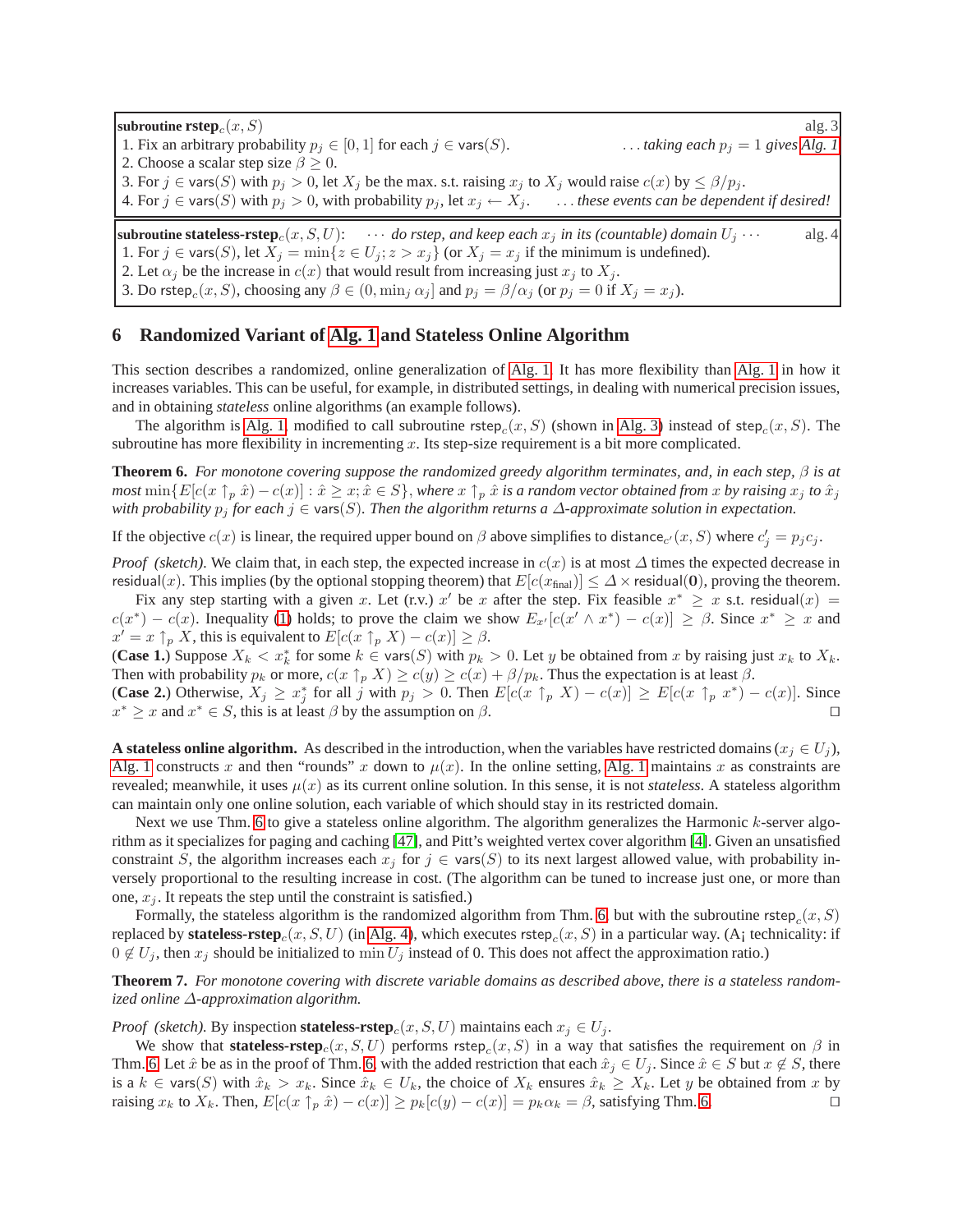### <span id="page-9-0"></span>**7 Relation to Primal-Dual and Local-Ratio Methods**

**Primal-Dual.** Here we speculate about how Thm. [1](#page-3-2) might be cast as a primal-dual analysis. Given a vector v, consider its "shadow"  $s(v) = \{x : \exists_i x_i \ge v_i\}$ . Any monotone set S is the intersection of the shadows of its boundary points:  $S = \bigcap_{v \in \partial S} s(v)$ . Thus, any monotone covering instance can be recast to use only shadow sets for constraints. Any shadow set  $s(v)$  is of the form  $s(v) = \{x : \sum_j [x_j/v_j] \ge 1\}$ , a form similar to that of the CMIP constraints  $S(I, A_i, u, b_i, d)$  in Section [3.](#page-4-0) We conjecture that the Knapsack Cover (KC) inequalities from [\[15\]](#page-10-4) for CIP can be generalized to give valid inequalities with integrality gap  $\Delta$  for constraints of this form. (Indeed, the result in Section [3](#page-4-0) easily extends to handle such constraints.) This could yield an appropriate relaxation on which a primal-dual analysis could be based.

For even simple instances, generating a ∆-approximate primal-dual pair for the greedy algorithm here requires a "tail-recursive" dual solution implicit in some local-ratio analyses [\[9\]](#page-10-16), as opposed to the typical forward-greedy dual solution.<sup>[9](#page-9-1)</sup> Even if the above program (extended to non-linear cost functions!) can be carried out, it seems likely to lead to a less intuitive proof than that of Thm. [1.](#page-3-2)

**Local-Ratio.** The local-ratio method has most commonly been applied to problems with variables  $x_i$  taking values in  $\{0, 1\}$  and with linear objective function  $c \cdot x$  (see [\[7,](#page-10-7)[4,](#page-10-13)[9,](#page-10-16)[5\]](#page-10-0); for one exception, see [\[8\]](#page-10-17)). In these cases, each step of the algorithm is typically interpreted as modifying the problem by repeatedly *reducing* selected objective function weights  $c_j$  by some  $\beta$ . At the end, the x, where  $x_j$  is raised from 0 to 1 if  $c_j = 0$ , gives the solution. At each step, the weights to lower are chosen so that the change must decrease OPT's cost by at least  $\beta$ , while increasing the cost for the algorithm's solution by at most  $\Delta\beta$ . This guarantees a  $\Delta$ -approximate solution.

In contrast, recall that [Alg. 1](#page-3-1) raises selected  $x_j$ 's fractionally by  $\beta/c_j$ . At the end,  $x_j$  is rounded down to  $\lfloor x_j \rfloor$ . Each step costs  $\beta\Delta$ , but reduces the *residual cost* by at least  $\beta$ .

For problems with variables  $x_j$  taking values in  $\{0, 1\}$  and with linear objective function  $c \cdot x$ , [Alg. 1](#page-3-1) can be given the following straightforward local-ratio interpretation. Instead of raising  $x_j$  by  $\beta/c_j$ , reduce  $c_j$  by  $\beta$ . At the end, instead of setting  $x_j$  to  $\lfloor x_j \rfloor$ , set  $x_j = 1$  if  $c_j = 0$ . With this reinterpretation, a standard local-ratio analysis applies.

To understand the relation between the two interpretations, let  $c'$  denote the modified weights in the above reinterpretation. The reinterpreted algorithm maintains the following invariants: Each modified weight  $c'_j$  stays equal to  $c_j(1 - x_j)$  (for c and x in the original interpretation; this is the cost to raise  $x_j$  the rest of the way to 1). Also, the residual cost residual $(x)$  in the original interpretation equals (in the reinterpreted algorithm) the minimum cost to solve the original problem but with weights  $c'$ .

This local-ratio reinterpretation is straightforward and intuitive for problems with  $\{0, 1\}$  variables and a linear objective. But for problems whose variables take values in more general domains, it does not extend cleanly. For example, suppose a variable  $x_j$  takes values in  $\{0, 1, 2, \ldots, u\}$ . The algorithm cannot afford to reduce the weight  $c_j$ , and then, at termination, set  $x_j$  to u for j with  $c_j = 0$  (this can lose a factor of u in the approximation). Instead, one has to reinterpret the modified weight  $c'_j$  as a vector of weights  $c'_j: \{1, \ldots, u\} \to \mathbb{R}_+$  where  $c'_j(i)$  is the cost to raise  $x_j$ from  $\max\{x_j, i-1\}$  to  $\min\{x_j, i\}$  (initially  $c'_j(i) = c_j$ ). When the original algorithm lowers  $x_j$  by  $\beta/c_j$ , reinterpret this as leaving  $x_j$  at zero, but lowering the non-zero  $c'_j(i)$  with minimum i by  $\beta$ . At the end, take  $x_j$  to be the maximum i such that  $c'_j(i) = 0$ . We show next that this approach is doable (if less intuitive) for monotone covering.

At a high level, the local-ratio method requires only that the objective be decomposed into "locally approximable" objectives. The common weight-reduction presentation of local ratio described above gives one decomposition, but others have been used. A local-ratio analysis for an integer programming problem with non- $\{0, 1\}$  variable domains, based on something like residual(x), is used in [\[8\]](#page-10-17). Here, the following decomposition (different than [\[8\]](#page-10-17)) works:

**Lemma 2.** *Any algorithm returns a* ∆*-approximate solution* x *provided there exist* {c <sup>t</sup>} *and* r *such that*

<span id="page-9-2"></span>(a) for any x,  $c(x) = c(0) + r(x) + \sum_{t=1}^{T} c^t(x)$ ,

(b) for all 
$$
t
$$
, and any  $x$  and feasible  $x^*$ ,  $c^t(x) \leq c^t(x^*)\Delta$ ,

*(c)* the algorithm returns x such that  $r(x) = 0$ .

<span id="page-9-1"></span><sup>&</sup>lt;sup>9</sup> For example, consider  $\min\{x_1+x_2+x_3:x_1+x_2\geq 1, x_1+x_3\geq 2\}$ . If the greedy algorithm does the constraints in *either* order and chooses  $\beta$  maximally, it gives a solution of cost 4. In the dual max $\{y_{12} + 2y_{13} : y_{12} + y_{13} \le 1\}$ , the only way to generate a solution of cost 2 is to set  $y_{13} = 1$  and  $y_{12} = 0$ . If the primal constraint for  $y_{12}$  is considered first,  $y_{12}$  cannot be assigned a non-zero value. Instead, one should consider the dual variables for constraints for which steps were done, in the *reverse* order of those steps, raising each until a constraint is tight.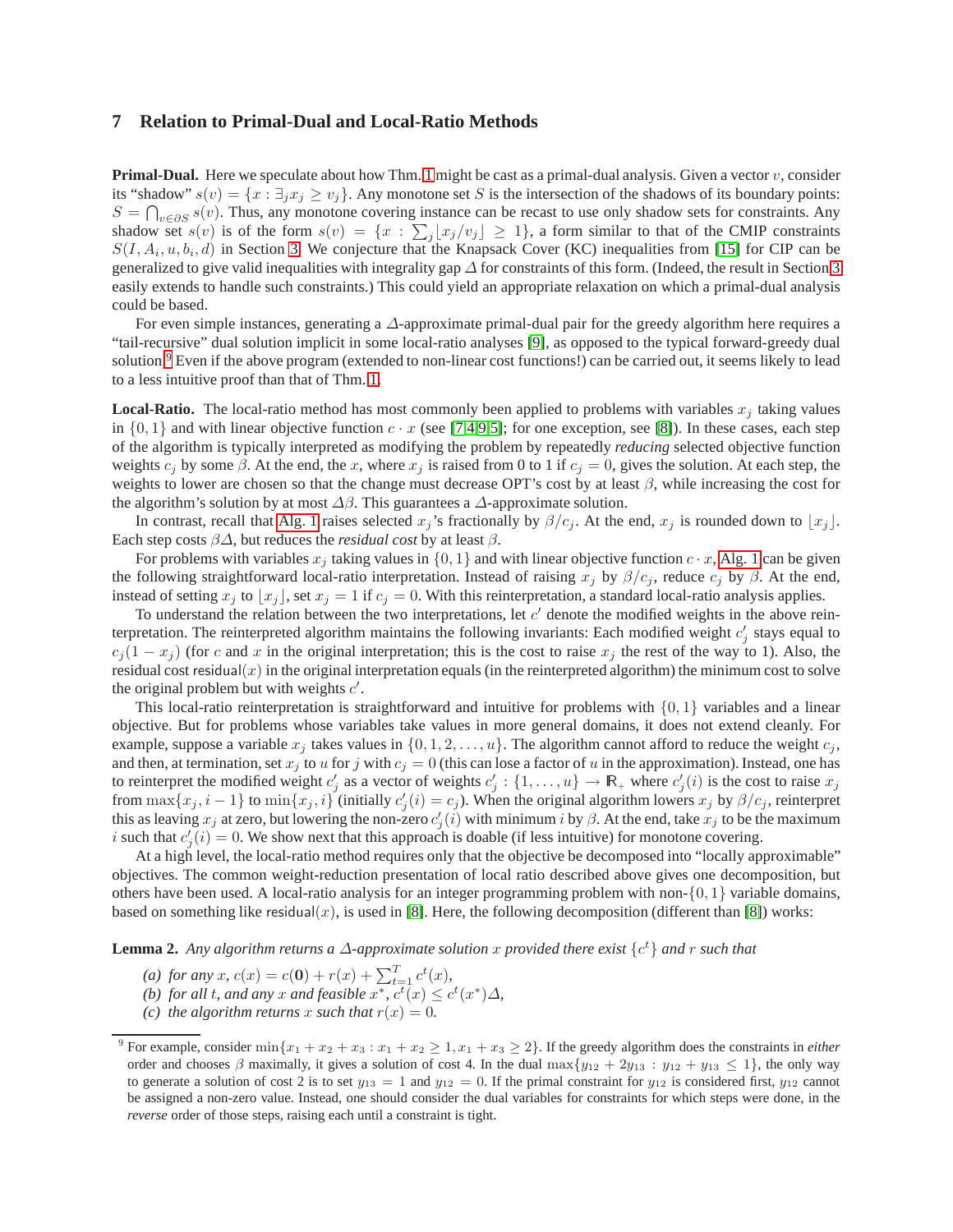*Proof.* Let  $x^*$  be an optimal solution. Applying properties (a) and (c), then (b), then (a),

$$
c(x) = c(0) + \sum_{t=1}^{T} c^t(x) \leq c(0)\Delta + \sum_{t=1}^{T} c^t(x^*)\Delta + r(x^*)\Delta = c(x^*)\Delta.
$$

Next we describe how to use the proof of Thm. [1](#page-3-2) (based on residual cost) to generate such a decomposition. Let distance $(x, y) = c(x \vee y) - c(x)$  (the cost to raise x to dominate y). For any x, define  $c^t(x) =$  distance $(x^{t-1}, x)$  – distance $(x^t, x)$ , where  $x^t$  is [Alg. 1'](#page-3-1)s x after t calls to step(). Define  $r(x) =$  distance $(x^T, x)$ , where  $x^T$  is the algorithm's solution. For linear c note  $c^t(x) = \sum_j c_j \left|[0, x_j] \cap [x_j^{t-1}, x_j^t]\right]$ , the cost for x "between"  $x^{t-1}$  and  $x^t$ .

**Lemma 3.** *These*  $c^t$  *and*  $r$  *have properties* (*a-c*) from Lemma [2,](#page-9-2) so the algorithm gives a  $\Delta$ -approximation.

*Proof.* Part (a) holds because the sum in (a) telescopes to distance(0, x) – distance( $x^T$ , x) =  $c(x) - c(0) - r(x)$ . Part (c) holds because the algorithm returns  $x^T$ , and  $r(x^T) =$  distance $(x^T, x^T) = 0$ .

For (b), consider the tth call to step(). Let  $\beta$  be as in that call.

The triangle inequality holds for distance(), so, for any  $\hat{x}$ ,  $c^t(\hat{x}) \leq$  distance $_c(x^{t-1}, x^t) = c(x^t) - c(x^{t-1})$ . As proved in the proof of Thm. [1,](#page-3-2)  $c(x^t) - c(x^{t-1})$  is at most  $\beta \Delta$ .

Also in the proof of Thm. [1,](#page-3-2) it is argued that  $\beta \leq$  distance $(x^{t-1}, \cap_{S \in \mathcal{C}} S)$  – distance $(x^t, \cap_{S \in \mathcal{C}} S)$ .

By inspection that argument holds for any  $x^* \in \bigcap_{S \in \mathcal{C}} S$ , giving  $\beta \leq$  distance $(x^{t-1}, x^*)$  – distance $(x^t, x^*)$ . The latter quantity is  $c^t(x^*)$ . Thus,  $c^t(\hat{x}) \leq \beta \Delta \leq c^t(x^*)$ ) $\Delta$ .  $□$ 

# <span id="page-10-9"></span>**References**

- <span id="page-10-5"></span>1. S. Albers. On generalized connection caching. *Theory of Computing Systems*, 35(3):251–267, 2002.
- 2. N. Bansal, N. Buchbinder, and J. Naor. A primal-dual randomized algorithm for weighted paging. *In the forty-third IEEE symposium on Foundations Of Computer Science*, pages 507–517, 2007.
- <span id="page-10-15"></span>3. N. Bansal, N. Buchbinder, and J.S. Naor. Randomized competitive algorithms for generalized caching. In *the fourtieth ACM Symposium on Theory Of Computing*, pages 235–244. ACM New York, NY, USA, 2008.
- <span id="page-10-13"></span>4. R. Bar-Yehuda. One for the price of two: A unified approach for approximating covering problems. *Algorithmica*, 27(2):131– 144, 2000.
- <span id="page-10-0"></span>5. R. Bar-Yehuda, K. Bendel, A. Freund, and D. Rawitz. Local ratio: a unified framework for approximation algorithms. *ACM Computing Surveys*, 36(4):422–463, 2004.
- <span id="page-10-2"></span>6. R. Bar-Yehuda and S. Even. A linear-time approximation algorithm for the weighted vertex cover problem. *J. Algorithms*, 2(2):198–203, 1981.
- <span id="page-10-7"></span>7. R. Bar-Yehuda and S. Even. A local-ratio theorem for approximating the weighted vertex cover problem. *Annals of Discrete Mathematics*, 25(27-46):50, 1985.
- <span id="page-10-17"></span>8. R. Bar-Yehuda and D. Rawitz. Efficient algorithms for integer programs with two variables per constraint 1. *Algorithmica*, 29(4):595–609, 2001.
- <span id="page-10-16"></span>9. R. Bar-Yehuda and D. Rawitz. On the equivalence between the primal-dual schema and the local-ratio technique. *SIAM Journal on Discrete Mathematics*, 19(3):762–797, 2005.
- <span id="page-10-3"></span>10. D. Bertsimas and R. Vohra. Rounding algorithms for covering problems. *Mathematical Programming: Series A and B*, 80(1):63–89, 1998.
- <span id="page-10-1"></span>11. A. Borodin, D. Cashman, and A. Magen. How well can primal-dual and local-ratio algorithms perform? In *the 32nd International Colloquium on Automata, Languages and Programming*. Springer, 2005.
- <span id="page-10-6"></span>12. A. Borodin and R. El-Yaniv. *Online computation and competitive analysis*. Cambridge University Press New York, NY, USA, 1998.
- <span id="page-10-11"></span>13. N. Buchbinder and J. Naor. Online primal-dual algorithms for covering and packing problems. *Lecture Notes in Computer Science*, 3669:689–701, 2005.
- <span id="page-10-10"></span>14. P. Cao and S. Irani. Cost-aware www proxy caching algorithms. *In the USENIX Symposium on Internet Technologies and Systems on USENIX Symposium on Internet Technologies and Systems table of contents*, pages 18–18, 1997.
- <span id="page-10-4"></span>15. R. D. Carr, L. K. Fleischer, V. J. Leung, and C. A. Phillips. Strengthening integrality gaps for capacitated network design and covering problems. In *the eleventh ACM-SIAM Symposium On Discrete Algorithms*, pages 106–115, Philadelphia, PA, USA, 2000. Society for Industrial and Applied Mathematics.
- <span id="page-10-12"></span>16. M. Chrobak, H. Karloff, T. Payne, and S. Vishwanathan. New results on server problems. *SIAM J. Discrete Math.*, 4(2):172– 181, 1991.
- <span id="page-10-14"></span><span id="page-10-8"></span>17. V. Chvatal. A greedy heuristic for the set-covering problem. *Mathematics of Operations Research*, 4:233–235, 1979.
- 18. E. Cohen, H. Kaplan, and U. Zwick. Connection caching. *In the thirty-first ACM Symposium on Theory Of Computing*, pages 612 – 621, 1999.